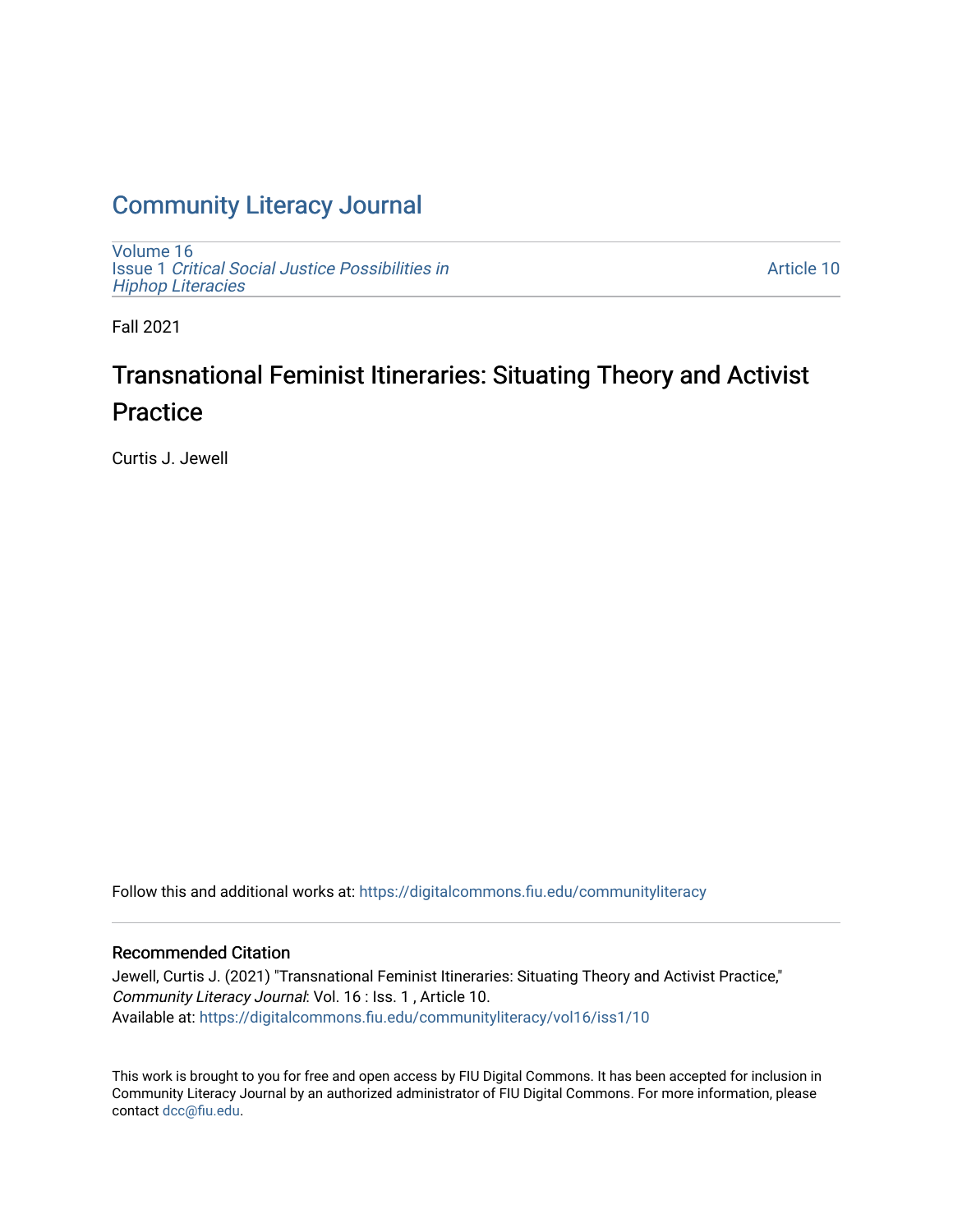## **Transnational Feminist Itineraries: Situating Theory and Activist Practice**

*Ashwini Tambe and Millie Thayer (Eds.)* **Duke University Press, 2021. pp. 269**

# *Reviewed by Curtis J. Jewell*

**Syracuse University**

midst an increasingly globalized world, abetted by COVID-19 pan-<br>demic and its necessitation of on-<br>line interaction, feminist scholars, activists, world, abetted by COVID-19 pandemic and its necessitation of onand community organizers alike have faced increasing pressures to return their collective focus to more localized struggles. We see this forced movement to the local occur within issues such as reproductive rights in Texas, United States in 2021. Despite this and parallel movements throughout the world, digitally cultivated spaces, as seen in



social media platforms, have deepened the possibility for transnational collaboration across borders and boundaries. This collaboration is particularly visible within social justice efforts such as the #BlackLivesMatter movement, which has become a central cry amongst anti-racist movements across the globe. This paradoxical contemporary context created the exigence for *Transnational Feminist Itineraries: Situating Theory and Activist Practice.* Composed for a predominantly academic audience, *Transnational Feminist Itineraries* offers extensive discussions of our contemporary context and how collaborative, feminist practices are being taken up not only within, but across nations.

*Transnational Feminist Itineraries* is a collaborative collection of essays which aims to contribute to the development of feminist theory and practice through a fivepart approach: (1) positing that the global socio-political context requires the tools and methods of transnational feminism; (2) positioning transnational feminism as running parallel, and not in opposition, to other feminist approaches; (3) exploring a historical context rich with cross-border activism; (4) arguing for both the "scaling out" in addition to the "scaling up" of feminist methods; (5) offering critiques of transnational feminism to further complicate the conversation surrounding its place amongst alternative feminisms.

*Transnational Feminist Itineraries* consists predominantly of case studies. Each chapter takes a unique approach to discussing the affordances of transnational fem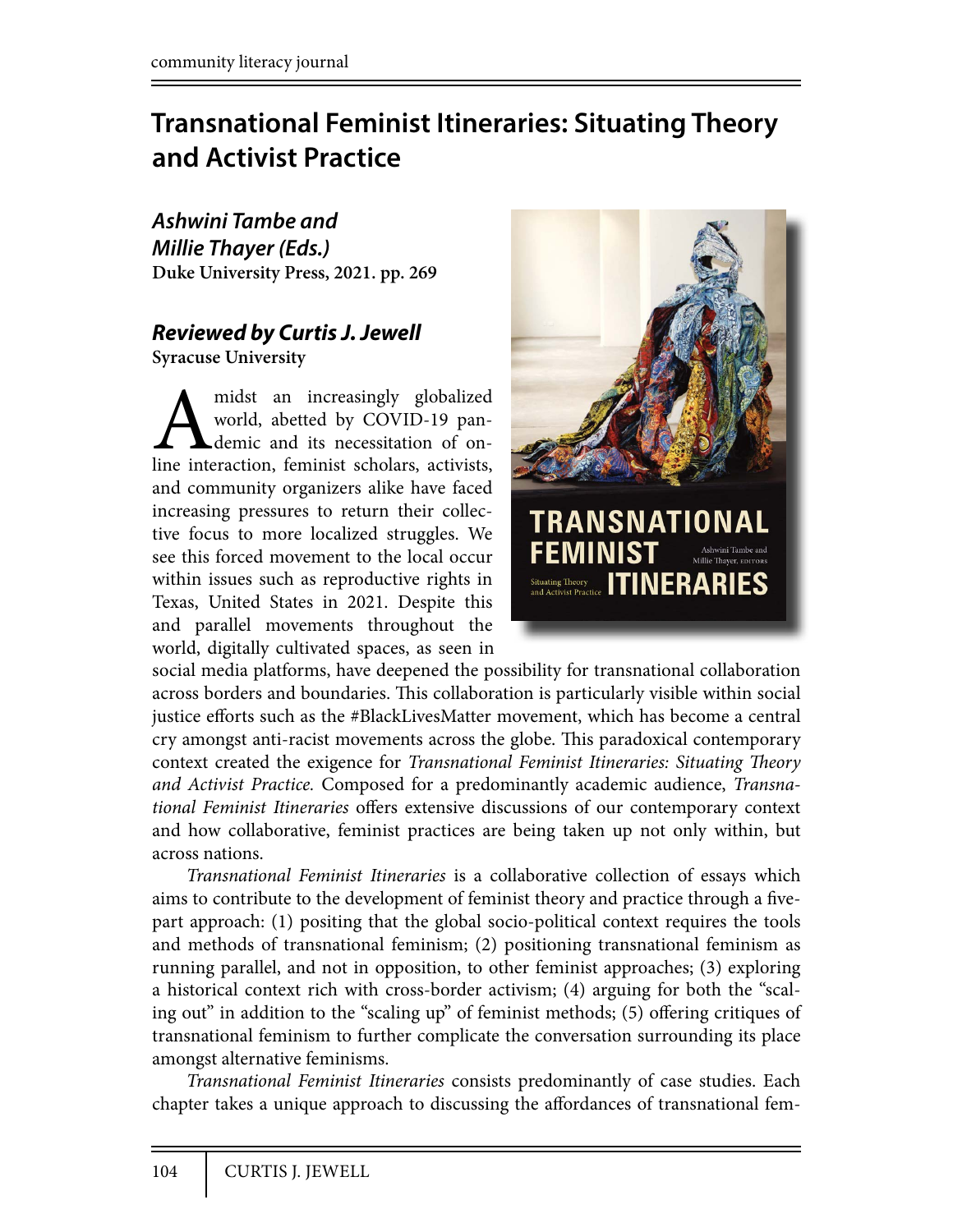inism, as well as some of the difficulties engendered within various nations and their relationships across borders. Many of these texts draw on scholars such as the prominent feminist scholar Inderpal Grewal (author of chapter 3); Chandra Talpade Mohanty, known for working across borders and within decolonial frameworks; and Kimberlé Crenshaw, perhaps best known for coining the term intersectionality. While invoking the use of these and other scholars, the authors demonstrate the various contexts within which transnational feminisms offer valuable frames for critiquing and understanding the relationships between and within nations.

Part 1 of *Transnational Feminist Itineraries*, a collection of self-identified provocations, begins with a chapter contributed by the co-editors, Ashwini Tambe and Millie Thayer. Their chapter, "The Many Destinations of Transnational Feminism," situates transnational feminism historically, and illuminates its connections with intersectional and decolonial feminisms. In the chapter, they examine the multiplicity of oppression and question relationships of power—as well as points of divergence, such as transnational feminism's pointed critique of conceptions of nation(alism), intersectional feminism's focus on the intersection of race and gender, and decolonial feminism's critique of the categories and language of scholarship. Tambe and Thayer additionally discuss the importance of "scaling out," creating discussion across ideological boundaries, and critiques such as how transnational feminism is steeped in academic, at times inaccessible language when considering the readers it is crafted for; nonetheless, tangible examples of what conversations might look like outside of academic contexts do not appear within the chapter.

The second chapter of Part 1, "Beyond Antagonism: ReThinking Intersectionality, Transnationalism, and the Women's Studies Academic Job Market" by Jennifer C. Nash, explores how the tailoring of academic job advertisements further separate, and at times confuse, the concepts of intersectionality and transnationalism. Nash focuses on the perception of intersectionality as "a gesture toward complexity" and transnationalism as an ethic of solidarity across difference (43). Within this conceptualization, Nash argues that perceptions of intersectionality range between "an area of focus […] a method or approach […] a cross-cutting theory, method, and practice that supersedes feminist practice" while the term transnational "is treated as a placebased marker and indicates a desire for scholarship that centers non-US locations" (47–49). While Nash's work gives rise to questions about Women's Studies programs' understanding of the relationship between the terms, readers will not find discussions of how job postings connected to the work conducted by the faculty ultimately hired; and whether their dissertations or other scholarly work shared a similar disposition or if the terms were used more as indicators of what was valued in the department than requirements for how the terms needed to be understood by potential candidates. However, Nash clearly articulates a critique of how those within positions of power can determine the discourse's framework.

The concluding chapter of Part 1, "Rethinking Patriarchy and Corruption: Itineraries of US Academic Feminism and Transnational Analysis" by Inderpal Grewal, focuses on the creation of political subjects and how they are constructed in relation to transnational, postcolonial, and intersectional feminisms. While elaborating on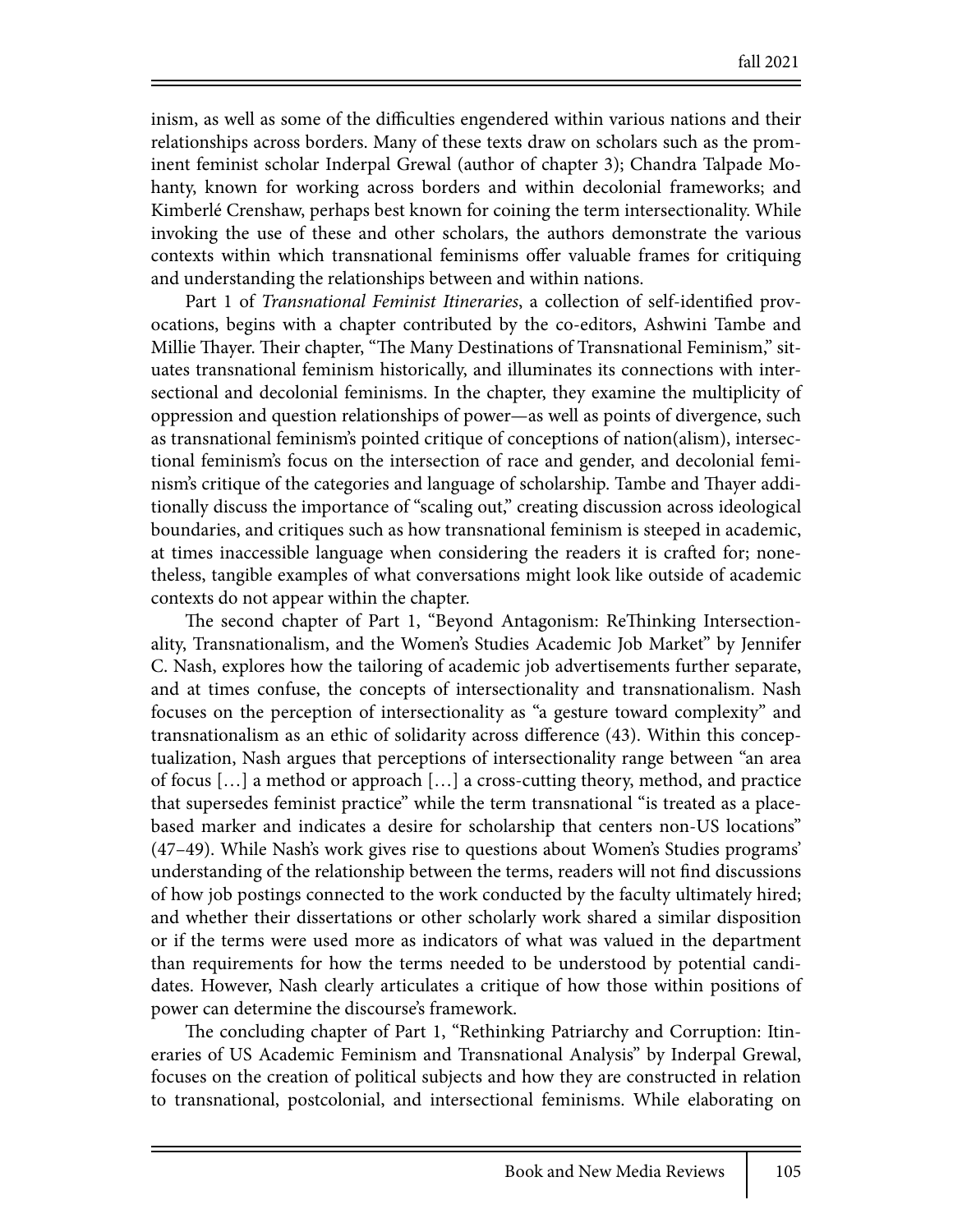the distinctions and similarities between the three positions previously established in the book, Grewal posits transnational feminism as a response to theories of mobility with an intent to "fracture notions of national tradition or culture, or global capitalism and its institutions, as well as hegemonic forms of power" (60). Grewal conducts a case study focusing on the Trump presidency to explore how transnational feminism can be used to understand the construction of empires and "the maintenance of racial patriarchies through privatized accumulation" (62). Grewal's work effectively demonstrates how transnational feminism, while being conceptualized as a theory of elsewhere, can be valuable within US contexts as well.

The initial chapter of Part 2, a triplet addressing issues of scale, begins with "Transnational Feminism and the Politics of Scale: The 2012 Antirape Protests in Delhi" contributed by Srila Roy. Roy's chapter draws upon theorists such as Deleuze and Guattari when discussing the construction of a protest assemblage emerging from the aftermath of the rape and murder of twenty-three-year-old Jyoti Singh Pandey in 2012 Delhi, India (77). The term assemblage captures the unpredictable and multifaceted interactions of both public and private entities engaged with an issue, such as the Delhi events. Roy notes that responses were not uniform, whether demographically or ideologically. Roy provides clarification for readers on the differences between "scaling up" and "scaling out," as these terms are applied to geographically or ideologically diverse constituents. Roy illustrates how movement across boundaries is possible, and thus transnational approaches necessary, even within national borders; furthermore, she offer a discussion of the ever-growing importance of transnational feminism within increasingly divisive political regimes.

Chapter 5, the intermediate section of Part 2, "Transnational Shifts: The World March of Women in Mexico" by Carmen L. Díaz Alba analyzes the World March of Women (WMW) to demonstrate the difficulty of engaging with transnationalism while acknowledging the affordances made on a national level to various organizations. Díaz Alba successfully navigates a standing critique of transnational feminism, the inaccessibility of academically coded language. Without abandoning rigor, Díaz Alba addresses issues of scale and the transitions of responsibilities within organizations as well as other activist concerns such as burnout and the possible disconnect between transnational and local pressures. While the chapter discusses the difficulties of transnational movements, how cross-boundary work is most attainable during moments of international urgency, Díaz Alba also notes how transnational movements such as WMW create spaces for organizations to promote their work who may otherwise not have the necessary resources. Transnational feminism is thus presented as complex, shifting, and always already in a state of development, a state which requires different actions from collaborators at different moments.

In "Network Ecologies and Feminist Politics of 'Mass Sterilization' in Brazil," Rafael de la Dehesa, explores the concept of network ecologies within transnational feminism and describes it as an evolving constellation of public and private entities, circulating resources and knowledge. de la Dehesa argues that transnational network ecologies can cultivate solidarity while also being sites of confusion and misunderstanding, using the discourse around mass sterilization in Brazil as a case study. The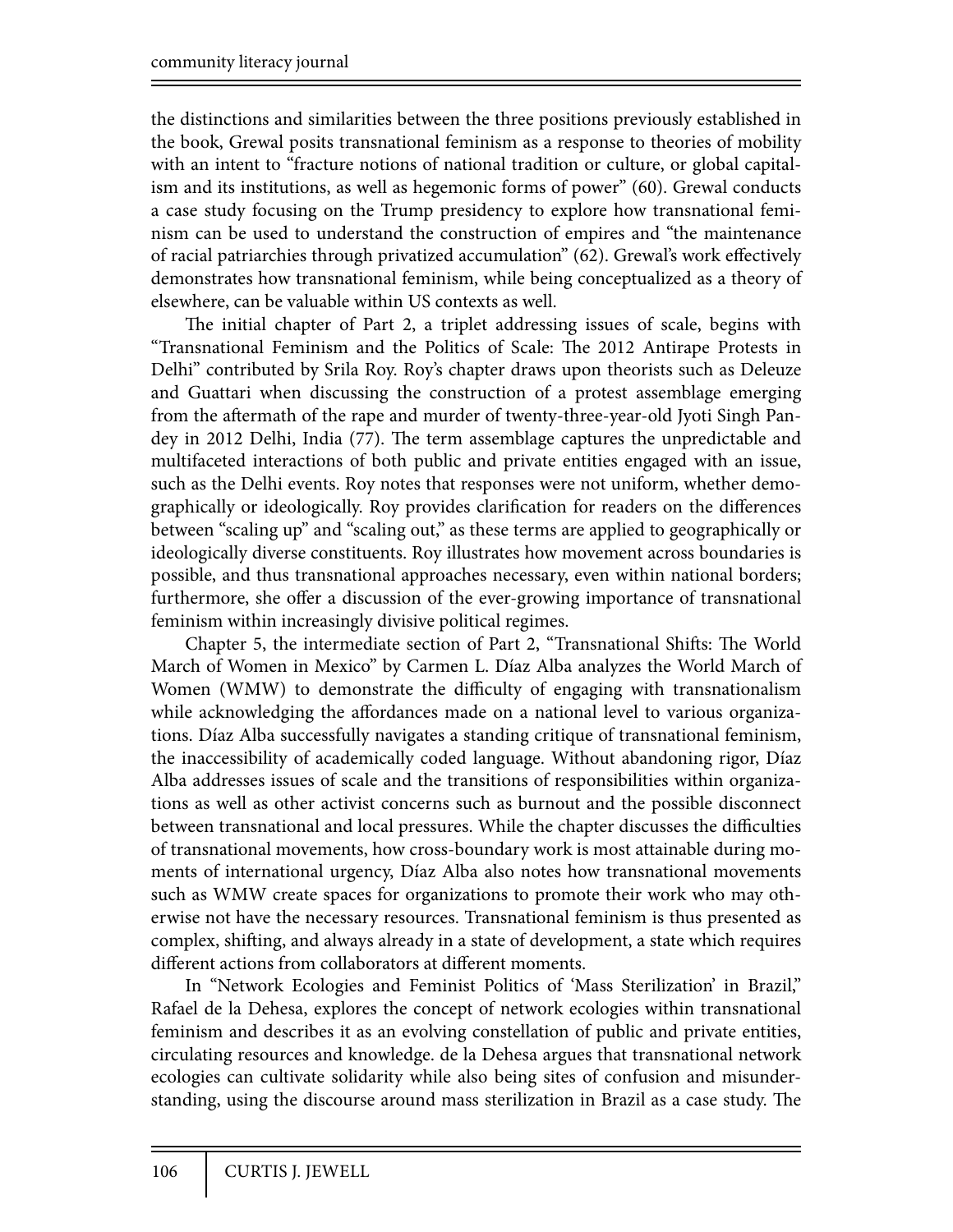work found here posits that interpretations of the Brazilian context misunderstood the situation and assumed governmental coercion into sterilization instead of inquiring about how women's agency was being demonstrated within a context with limited choices. Perhaps most bene#cial for activist readers, is how de la Dehesa's extensive historical account demonstrates that network ecologies can develop in ways that create allies out of seemingly oppositional groups.

The midway point of *Transnational Feminist Itineraries*, chronologically but not ideologically, occurs in Part 3, "Interrogating Corporate Power," and begins with "Transnational Childhoods: Linking Global Production, Local Consumption, and Feminist Resistance" by Laura L. Lovett. "Transnational Childhoods" adds to conversations from anthropology which focus on childhood migration by acknowledging the power held by corporations and how their ability to determine available choices of children's products inherently limits demonstrations of agency on the part of children and parents alike. Due to an increasingly globalized market, engendered in part by legislation such as the North American Free Trade Agreement (NAFTA), corporations possess transnational influence over conceptions of gender roles and supposed norms. Lovett strategically argues that the global market, then, becomes a key site of interest for transnational feminism when considering the construction of the next generation's understanding of gender identity.

Concluding Part 3, Kathryn Moeller's "Nike's Search for Third World Potential: The Tensions between Corporate Funding and Feminist Futures" continues to interrogate ideas of who can just do transnational feminism. Moeller employs an ethnographic method to recount the experience of working on a transnational project. She explores how the educational program, which consisted of professional training for young women in poverty to enter sport-oriented workplaces, began with pre-imagined participants prior to entering local sites. The characteristics of participants then fit into a westernized, US-centric understanding of what the potential to end poverty meant. Moeller's account provides an accessible entry point for thinking through some of the difficulties involved with corporate sponsorship: the benefits of additional funding, recognition, and a proverbial seat at the table as well as some detriments such as the legitimization of corporate power, programs being structured to fit ever-changing corporate goals, and the framing of participants as resources or a means to an end, instead of being valuable in and of themselves.

!e fourth section of *Transnational Feminist Itineraries*, "Intractable Dilemmas," opens with "Reproductive Justice and the Contradictions of International Surrogacy Claims by Gay Men in Australia" by Nancy A. Naples and Mary Bernstein. Chapter 9 focuses on the developing discourse around surrogacy, specifically in relation to Australia. Naples and Bernstein incorporate three sources of primary data within their NVivo coding: fifty-two interviews from legislators, activists, and people self-identifying as gay or lesbian, public statements from LGBTQ+ rights organizations, as well as articles published in various Australian newspapers (157–158). Curiously, Naples and Bernstein find that advocates of surrogacy outwardly supported transnational rather than domestic surrogacy. The co-authors prompt readers to consider the continuing line of colonialism within the outsourcing of surrogacy, citing Jyotsna A. Gupta who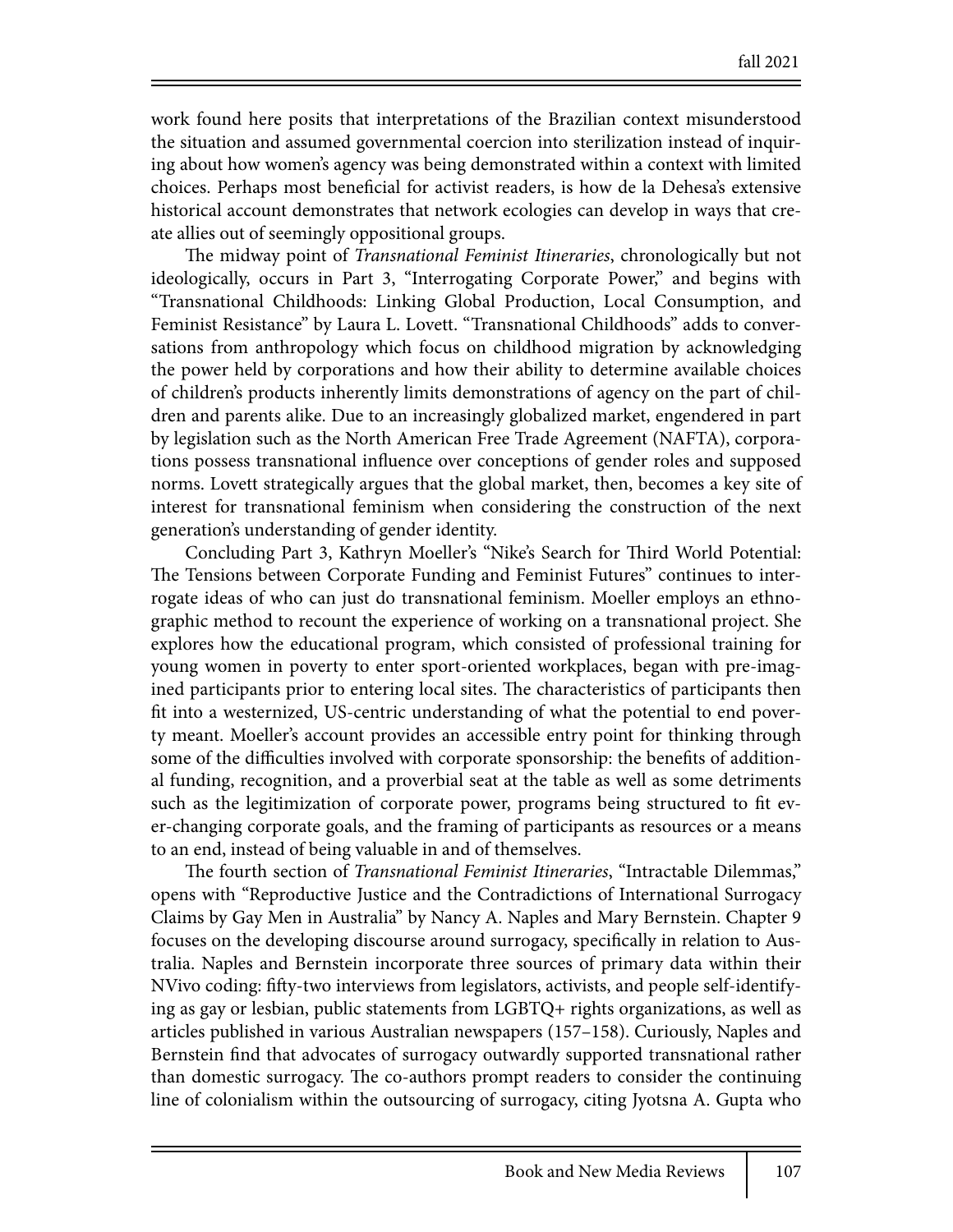writes "that one's privileges in the world-system are always linked to another woman's oppression or exploitation" (169).

Part 4 closes with "Wombs in India: Revisiting Commercial Surrogacy" by Amrita Pande which seamlessly flows from the work of Naples and Bernstein who discuss at length the Australian use of surrogates from India. Pande, too, elaborates on the colonial nature of surrogacy, especially when clients frame their payment for services within a savior narrative, citing the assumed life change associated with the additional income. This narrative positions Indian women "not only as desperately poor but also as worthy poor" (185). The ability to label others as (not) deserving of a savior is enabled from the clients' position of power, in part engendered by the power associated with their respective nations, as well as issues of class, race, and religion as Pande discusses. Pande posits the need to not only acknowledge the agency of women opting to participate within commercial surrogacy, but to provide spaces for their voices to be heard and to make meaning *with* this community instead of having conversations *about* them.

*Transnational Feminist Itineraries* concludes with Part 5, Nationalisms and Plurinationalisms. This portion of the book begins with "Sporting Transnational Feminisms: Gender, Nation, and Women's Athletic Migrations between Brazil and the United States" by Cara K. Snyder, which focuses on how athletic teams and players participate in both the construction and critique of the imagined identities of nations. Snyder outlines how the movement of players between Brazil and the United States, predominantly to the US, created a space to discuss the ideological differences between the nations: an elevation of the importance of perceived femininity within a male-dominated soccer history and the centering of economic gain, respectively. Snyder does not include the voices of US-based players or coaches; however, the incorporation of (formerly) Brazilian athletes effectively demonstrates how "the unevenness of the global financial infrastructure" has positioned the US in a place of power, where its moves for capital gain have created a transnational perspective of the country as a sanctuary, as other discussions subordinate the financial one (199).

The penultimate chapter, of both the text and Part 5, "Mozambican Feminisms: Between the Local and the Global," by Isabel Maria Cortesão Casimiro and Catarina Casimiro Trindade demonstrate how the positioning of feminism as a "foreign intrusion" is used in places such as Mozambique to alienate the movement, disassociating it from the national identity (207). Chapter 12 discusses how individuals in power within the country have used tactics ranging from threats to kidnappings to the prohibition of feminist protests and public activities to maintain control and avoid critique. Feminism within Mozambique thus runs parallel to the US war on terror, creating a fear of outsiders while strengthening a particular communal identity and perception of sovereignty. "Mozambican Feminisms" challenges readers to engage in the necessary work of transnational feminism, while rendering the dangers inescapably palpable: as with accounts such as Jaime Macuane's, a political science professor, who was shot four times in the knees as a warning for his public critique of Mozambique's governance.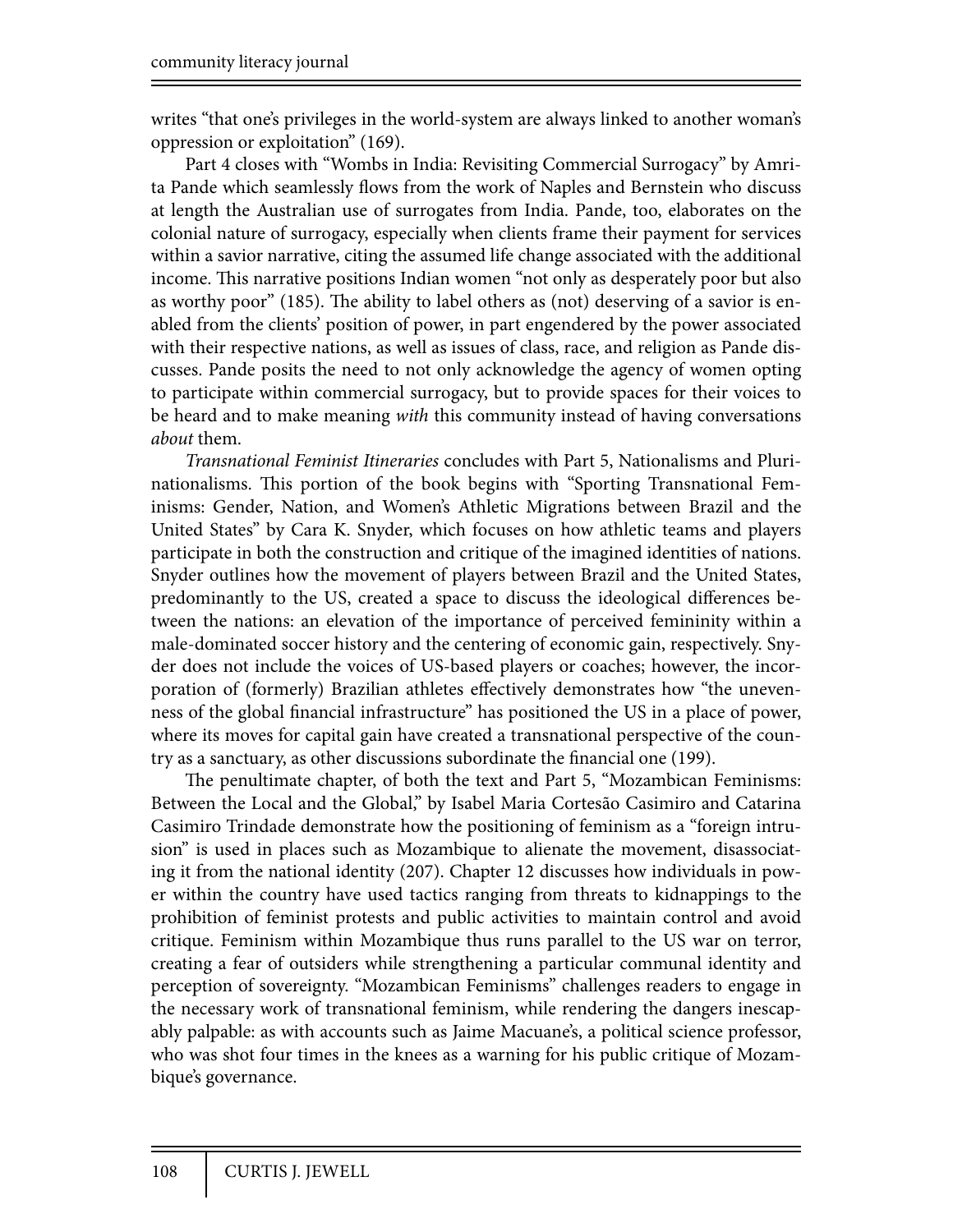The closing chapter of *Transnational Feminist Itineraries*, "Plural Sovereignty and *la Familia Diversa* in Ecuador's 2008 Constitution" is a co-contributed piece written by Christine "Cricket" Keating and Amy Lind. Keating and Lind discuss the shifting language used within Ecuador's various constitutions and extensively map the contingent development of local feminist movements. Central to Chapter 13 is the dual exploration of the terms plurination and *la familia diversa*, or the diverse forms of families. Plurination is a term adopted within Ecuador's 2008 constitution that acknowledges the sovereignty of Indigenous and Afro-Ecuadorian groups as well as, as outlined by the Confederation of Indigenous Nationalities of Ecuador and presented by the authors, "denotes the process by which different autonomous groups can interact and coexist with respect and equality" (224). *La familia diversa* is a concept that recognizes and destigmatizes nonnormative family units and champions equal protections and affordances to them. The concluding chapter underlines that the value stemming from language changes within and across institutions originates in their use, a testing of what is permissible.

The introduction of *Transnational Feminist Itineraries* put forth the goal of furthering the development of feminist theories via a five-pronged approach, which I have delineated above. Varying success can be found in each of these areas. (1) The contributions create a compelling claim for the necessity of transnational feminist tools and methods within the current global context. (2) The parallels between intersectional and transnational feminisms are extensively illustrated; however, direct engagement with decolonial and post-colonial theories are limited, leaving the reader to parse out the relationship between the two. (3) Chapters within the text develop highly nuanced understandings of cross-border activism that map out transnational feminism's historical context. (4) Sections such as the introduction and Part 3 effectively demonstrate the value of both "scaling up" and "scaling out". (5) Two main critiques of transnational feminisms are briefly incorporated—the paradoxical focus on the US and the perceived elitism of language use. *Transnational Feminist Itineraries* effectively decenters the US within its discussion, however, the issue of language use largely goes unaddressed, perhaps due to the intended audience of the text. While written in a predominantly formal and academic register, various audiences would still find the discussions taking place within *Transnational Feminist Itineraries* both useful and approachable. The contributors successfully navigate the nuances between different feminisms, referring to relevant readings that provide established scholars, graduate students, and ambitious undergraduate students alike the ability to pursue further reading without requiring all readers to engage with the text in a formal academic way. The language within this text, while not being overtly theoretical, does build on styles of writing more common within academic spheres. The chapters are formatted via a combination of short subsections which allows readers to peruse the text quickly or in brief installments. Additionally, digestible explanations of theories—such as how post-colonial does not mean the impact of colonialism is no longer felt—do provide entry points for those who have not conducted extensive readings on each theory discussed (19). Whereas the language itself may be challenging at times, these compositional choices do welcome busy community organizers and activists to read the text